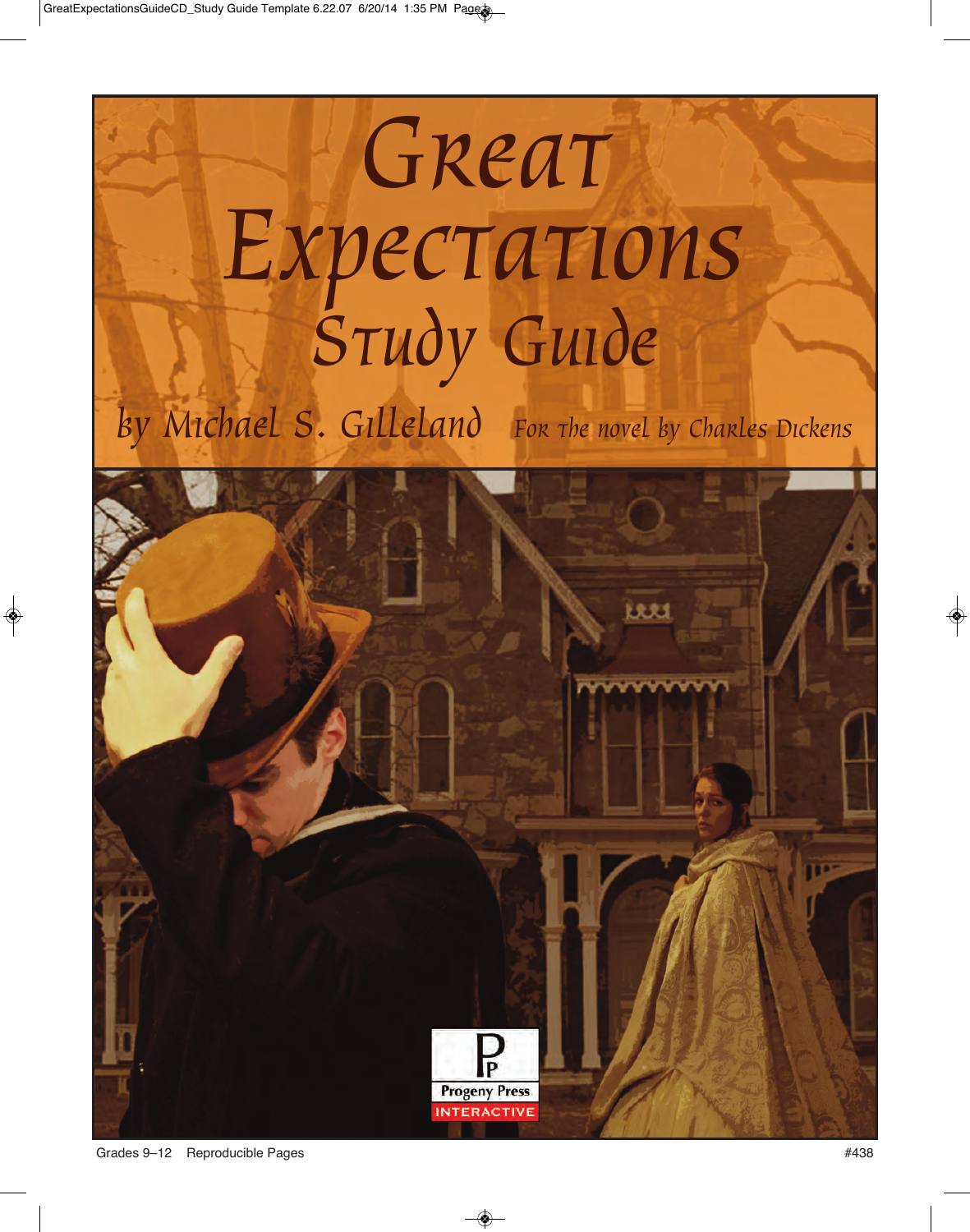# **Chapters LIII–LIX**

# **Vocabulary:**

In each of the following groups of words, four of the five words have the same or nearly the same meaning. Cross out the one word in each group that does not share a common meaning, then pick a word from the Word Box to replace the crossed out word.

| Word Box                          |                                               |                                               |                                                         |                                                 |    |                                                             |  |  |  |
|-----------------------------------|-----------------------------------------------|-----------------------------------------------|---------------------------------------------------------|-------------------------------------------------|----|-------------------------------------------------------------|--|--|--|
|                                   | indelible<br>descried<br>fervently<br>entreat | goad<br>interminable<br>abstinence<br>derived |                                                         | haggard<br>querulous<br>pathetically<br>scourge |    | contrite<br>sauntered<br>vestige                            |  |  |  |
| 1. prod<br>stab<br>sting<br>tempt | provoke                                       | 2.                                            | refuse<br>implore<br>beg<br>plead<br>beseech            |                                                 |    | 3. viewed<br>saw<br>commenced<br>distinguished<br>noticed   |  |  |  |
| 4. petulant                       | confused<br>peevish<br>complaining<br>fretful | 5.                                            | obtained<br>gained<br>acquired<br>proceeded<br>procured |                                                 | 6. | remorseful<br>regretful<br>penitent<br>unrepentant<br>sorry |  |  |  |
| 7. tentative                      | permanent<br>lasting<br>enduring<br>unfading  | 8.                                            | affliction<br>servile<br>bane<br>curse<br>menace        |                                                 | 9. | strolled<br>ambled<br>walked<br>meandered<br>veered         |  |  |  |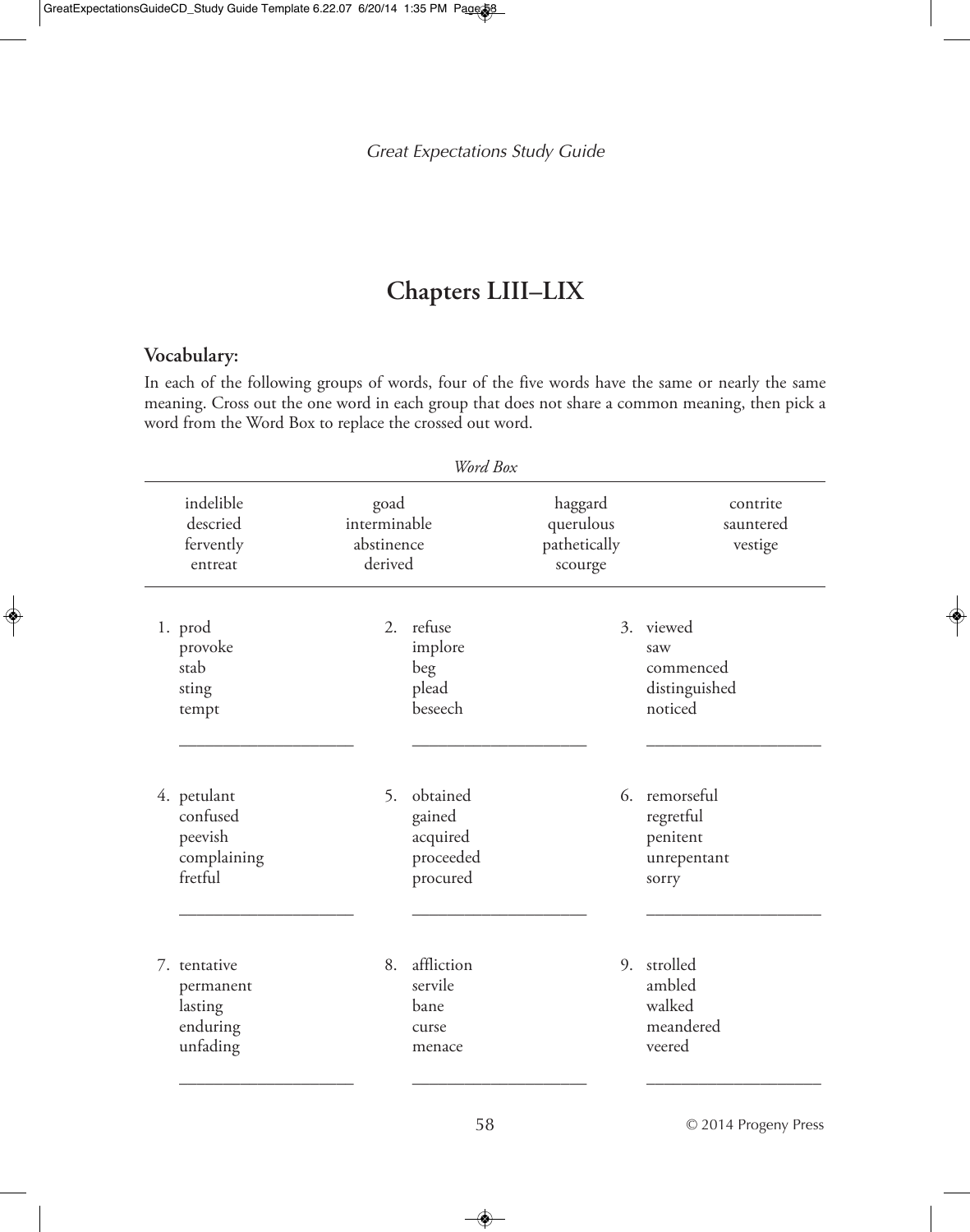| 10. drawn<br>tired<br>exhilarated<br>exhausted<br>drained          | 11. | passionately<br>intensely<br>calculatingly<br>vehemently<br>ardently | 12. | pitifully<br>hostility<br>poignantly<br>plaintively<br>wretchedly |
|--------------------------------------------------------------------|-----|----------------------------------------------------------------------|-----|-------------------------------------------------------------------|
| 13. intermittent<br>endless<br>nonstop<br>ceaseless<br>everlasting | 14. | remnant<br>fragment<br>trace<br>sign<br>farthing                     |     | 15. avoidance<br>pretence<br>declining<br>shunning<br>forgoing    |

# **General:**

- 1. Who does Pip meet in the sluice-house next to the lime-kiln? What are his intentions toward Pip?
- 2. Who is Orlick working for now?
- 3. How is Magwitch captured? What happens to Compeyson?
- 4. What surprising thing does Wemmick do in Chapter LV? What is unusual in the way he does this?
- 5. What does Pip tell Magwitch just before Magwitch dies?
- 6. What does Pip resolve to do at the end of Chapter LVII? What is the result of his plan?
- © 2014 Progeny Press 59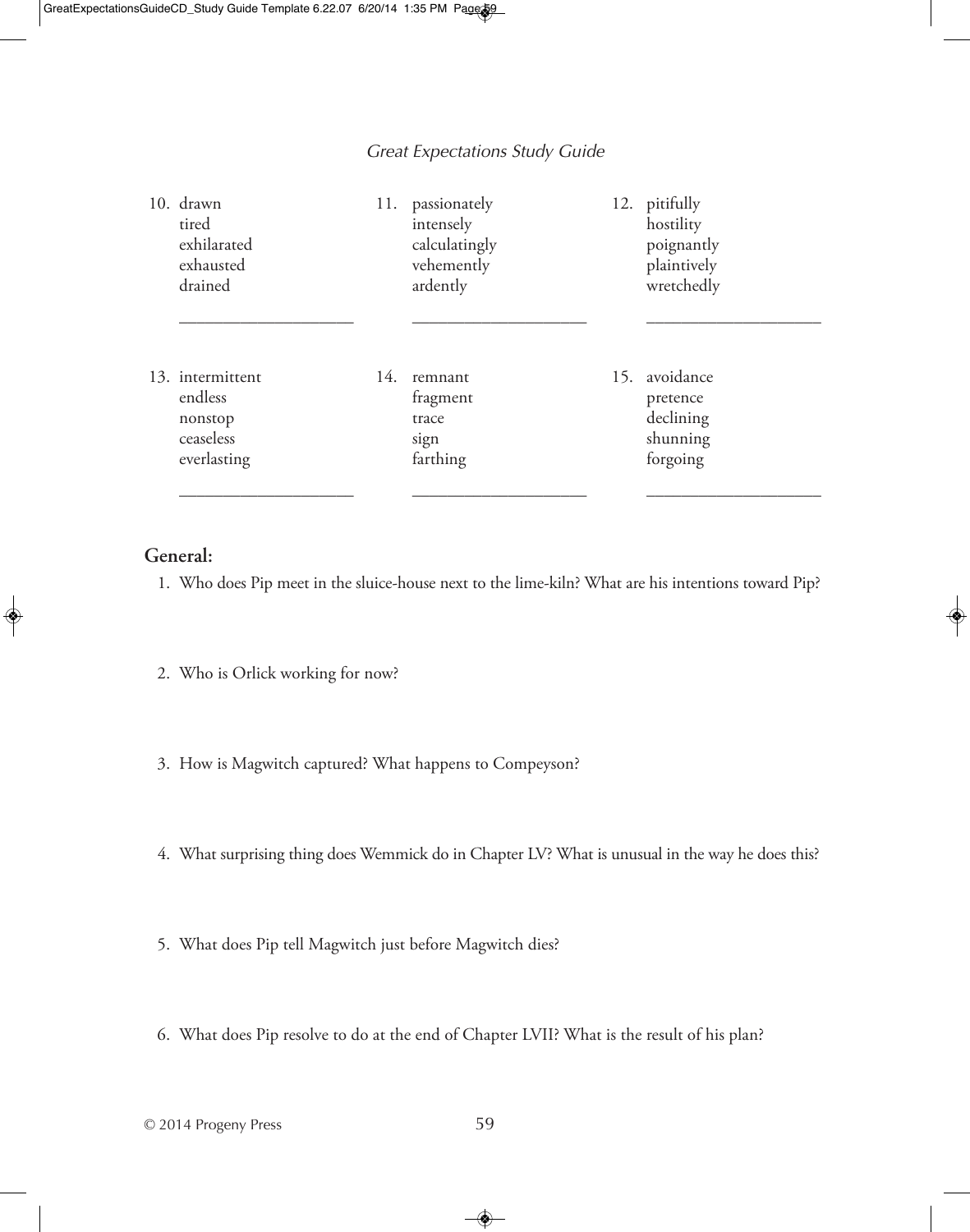### **Analysis:**

7. The first two paragraphs of Chapter LIII contain an example of two metaphors, anthropomorphism, and pathetic fallacy. Underline the words that make up these literary techniques, then write each phrase next to the appropriate technique.

> It was a dark night, though the full moon rose as I left the enclosed lands and passed out upon the marshes. Beyond their dark line there was a ribbon of clear sky, hardly broad enough to hold the red large moon. In a few minutes she had ascended out of that clear field, in among the piled mountains of cloud.

> There was a melancholy wind, and the marshes were dismal. A stranger would have found them insupportable, and even to me they were so oppressive that I hesitated, half inclined to go back.

Metaphors: \_\_\_\_\_\_\_\_\_\_\_\_\_\_\_\_\_\_\_\_\_\_\_\_\_\_\_\_\_\_\_\_\_\_\_\_\_\_\_\_\_\_\_\_\_\_\_\_\_\_\_\_\_\_\_\_\_\_\_\_\_\_\_\_

Anthropomorphism: \_\_\_\_\_\_\_\_\_\_\_\_\_\_\_\_\_\_\_\_\_\_\_\_\_\_\_\_\_\_\_\_\_\_\_\_\_\_\_\_\_\_\_\_\_\_\_\_\_\_\_\_\_\_\_\_

Pathetic Fallacy:

- 8. Dickens uses two cases of anaphora near the middle and near the end of Chapter LIV. What are they, and what is Dickens emphasizing with them?
- 9. At the end of Chapter LIV, Pip says that Magwitch "need never know how his hopes of enriching me had perished." What does Pip mean that Magwitch's hopes of making Pip wealthy had perished?

Do you think Pip was right to keep this information from Magwitch? Why?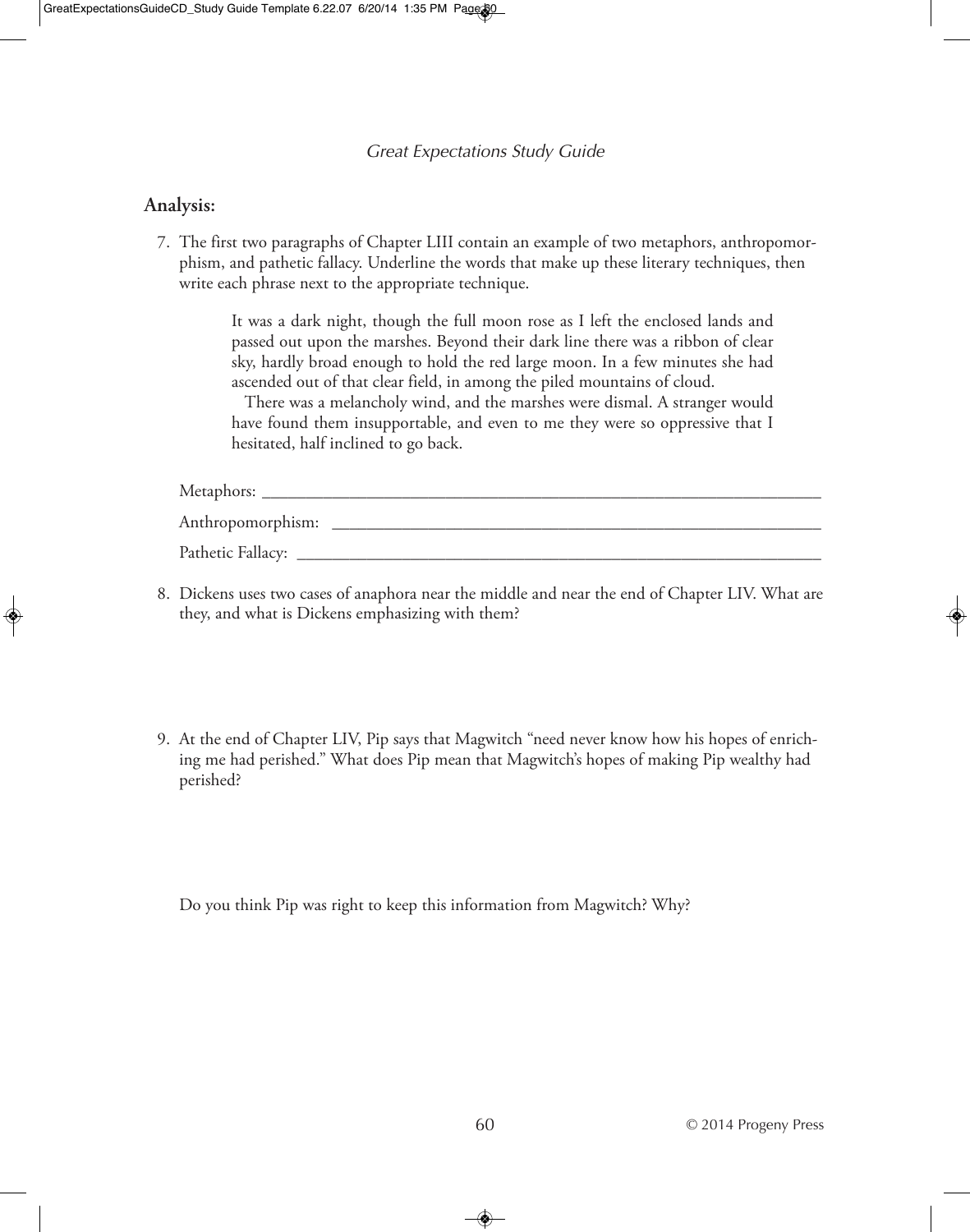- 10. Chapter LV is very different from the chapters around it. Explain how it is different. Do you think it is juxtaposition or comic relief? Why do you think Dickens placed this chapter in the middle of chapters dealing with Magwitch's capture and imprisonment?
- 11. To what story is Pip alluding at the end of Chapter LVII when he mentions the two men who went to the Temple to pray? Where is that story found? How does that story affect the way in which you see Magwitch and his death?

### **Dig Deeper:**

12. Who does Orlick blame for the bad things that have happened in his life? Who does Pip say is responsible for the problems in Orlick's life? Who do you think is responsible?

13. Orlick denies any responsibility for Mrs. Joe's attack, even though he also tells Pip how he attacked her. He instead claims someone else bears the blame because of the other person's, and his own, circumstances. Read Jeremiah 2:34–35; Ezekiel 18:20; Galatians 6:4–5, 6. What do these verses say about where responsibility lies for our actions? If we sin, who bears the responsibility for our sins?

How does this relate to Magwitch and his attitude at the end?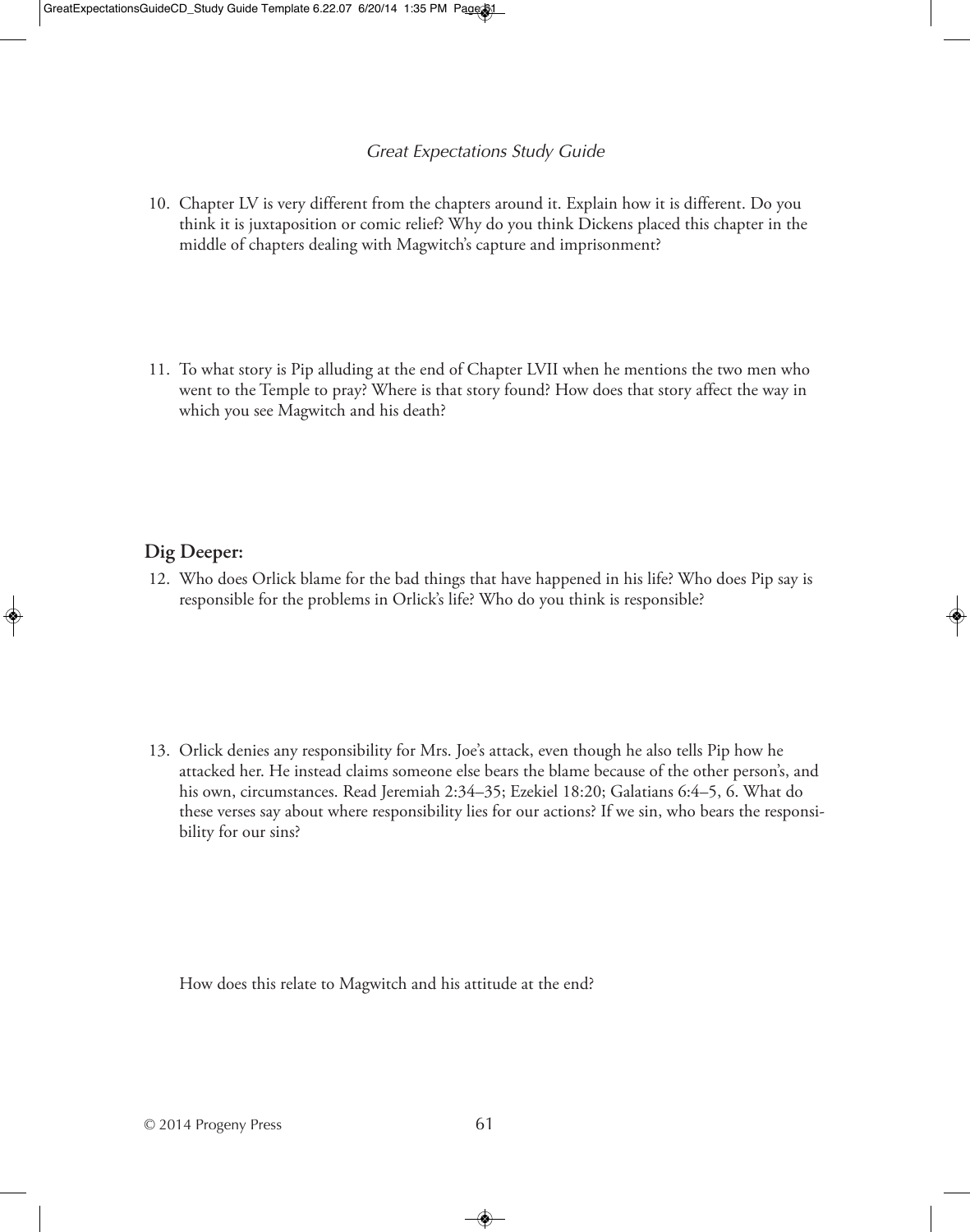14. In Chapter LIV, Magwitch tells Pip,

I was a-thinking through my smoke just then, that we can no more see to the bottom of the next few hours, than we can see to the bottom of this river what I catches hold of. Nor yet we can't no more hold their tide than I can hold this. And it's run through my fingers and gone, you see!

What is Magwitch saying here? Summarize his statement in your own words. What is the context of this statement?

15. Read Matthew 6:25–27, 31–34 and Psalm 139. How do Magwitch's statements compare with the verses in Matthew? According to both passages, where should we put our faith and trust for the future? Why?

16. In the last chapter of the novel, when Estella asks Pip, "And you do well, I am sure?" Pip answers, "I work hard for a sufficient living, and therefore—Yes, I do well!" What does Pip mean by this, and how is this a change from when he first knew Estella when they were children?

Read Ephesians 4:28; 1 Thessalonians 4:11–12; 2 Thessalonians 3:10–12; Titus 3:14. What do these verses say about work and what are the reasons for working? How does this reasoning correspond with Pip's attitude toward work?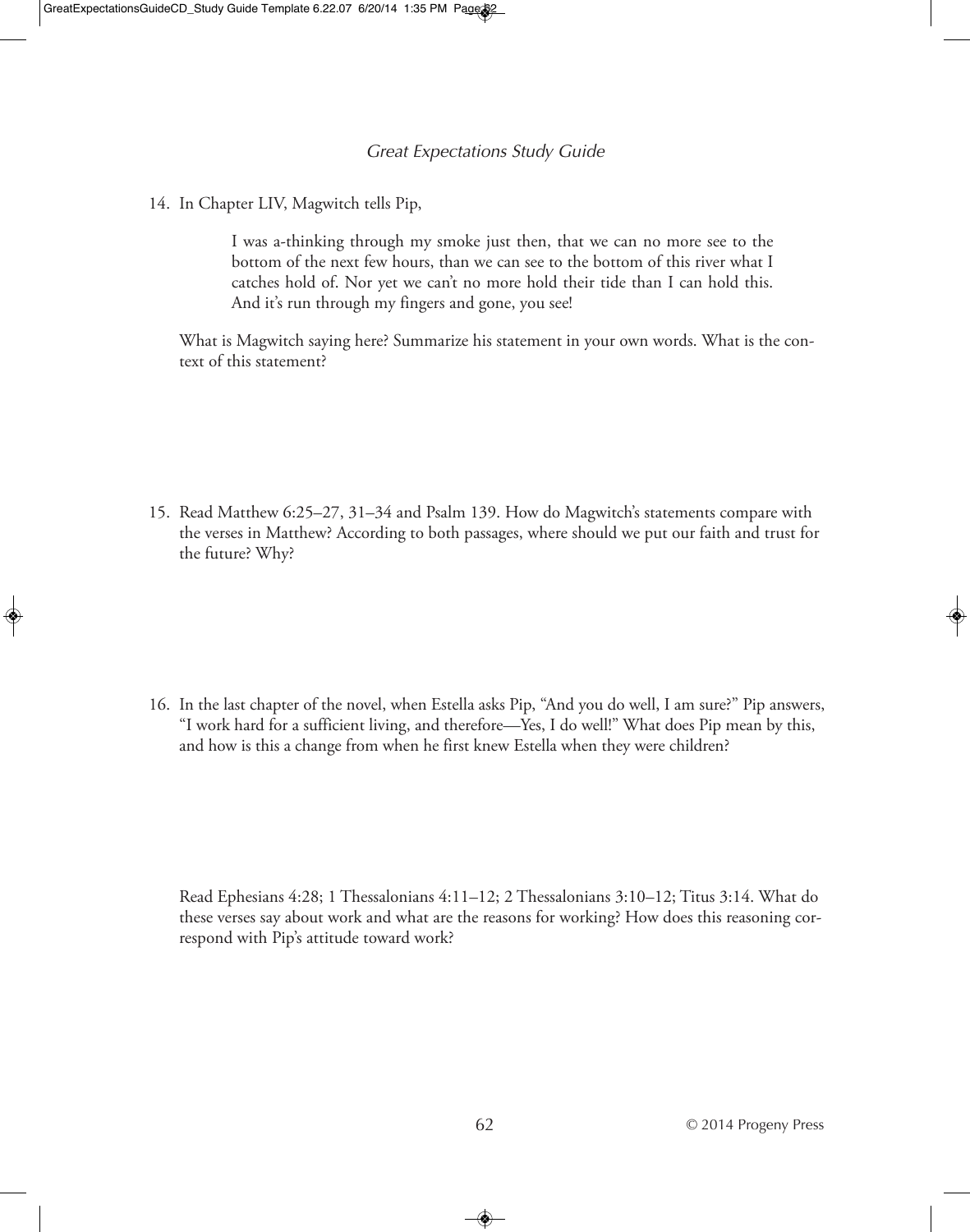# **Expectations:**

For the characters below, list the expectations they have in these chapters. Also, give a very brief description of how the expectations seem to affect them.

*Character Expectation Effect* Orlick

Compeyson

Pip/Magwitch

Magwitch (after his capture)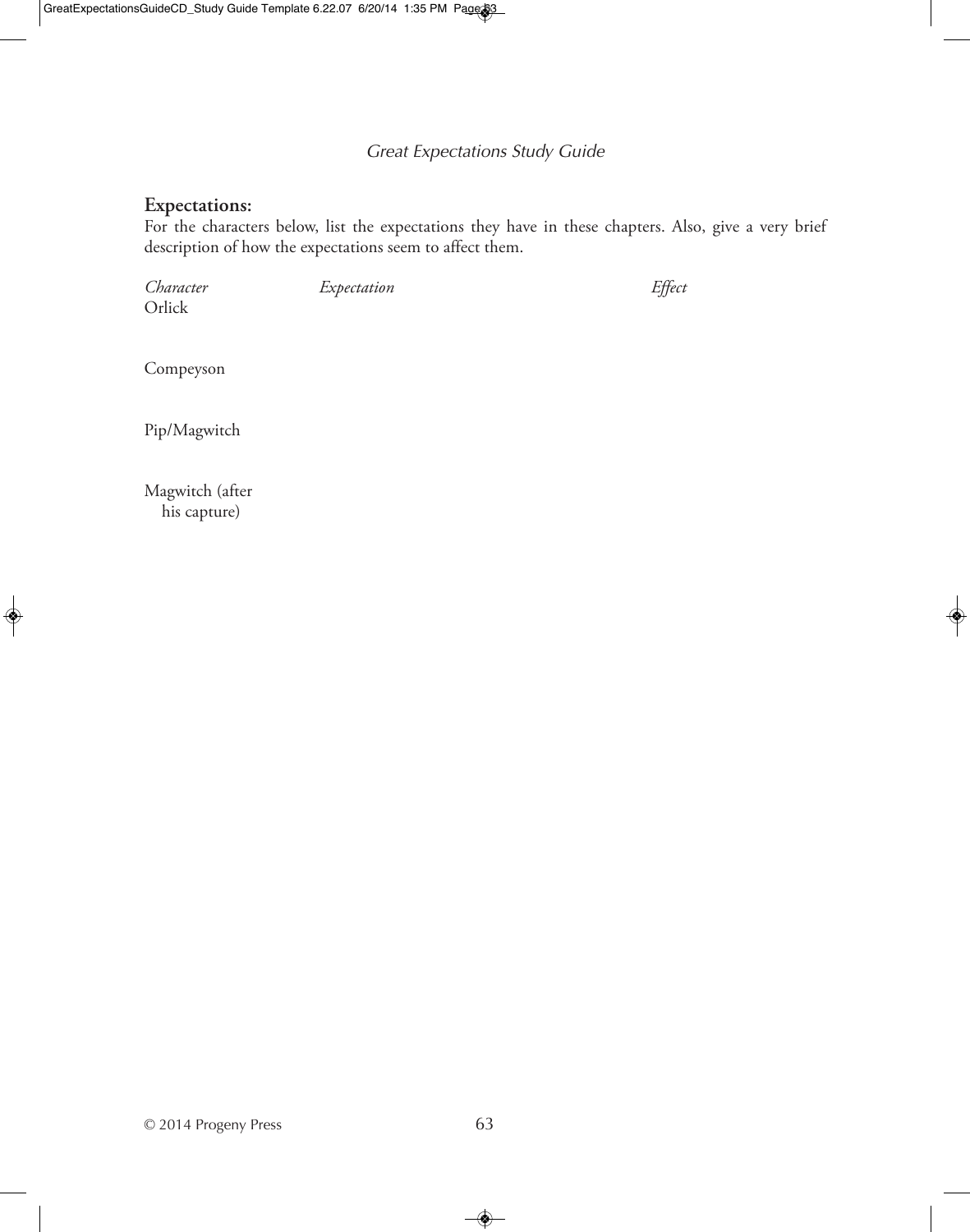be satisfied with what God has provided for us. These teachings touch on what Pip contemplates—focusing on being satisfied and finding pleasure in his simple life. Unfortunately, he seems unable to do this.

14. Empathy is the ability to identify and understand the feelings of someone else; in essence, feel what they are feeling. After he learns he will be raised as a gentleman, Pip no longer seems to understand the motives and feelings of the people around him. He does not understand Joe and wishes Joe would show more "gratitude" for the nice things Pip says to him. He repeatedly misunderstands Biddy and berates her for her unappreciative, base, jealous attitudes. Biddy is none of these things; Pip is putting bad attitudes on her unjustly, then acting self-righteous when he forgives her for things she has not done. Pip no longer seems able to see how others around him are feeling or what they are thinking, and he certainly does not associate himself with them anymore.

15. Pip suddenly becomes very condescending toward everyone around him, particularly Biddy. He gets irritated when he finds Joe and Biddy looking at him, he assumes their friends will be "coarse and common" about his new clothes, he "forgives" Biddy, he puts up with her. Pip feels "a sublime compassion for the poor creatures who were destined" to live and die in their village. Etc. He suddenly acts as if he is better than everyone around him. Answers to why he changes in this way will vary. We have seen Pip change from a relatively innocent boy in the early chapters of the novel, to a rather tormented adolescent after meeting Miss Havisham and Estella, who remain his only real contacts among the gentleman and ladies, and he believes his "expectations" come from Miss Havisham. It seems quite likely that he is adopting their, or Estella's, attitudes toward the common people. Personal answers regarding whether this was a surprise will vary. The change appears to be sudden, but it actually began taking place as soon as he met Estella and began adopting her attitudes toward himself and "common" people.

16. Answers may vary, but if Pip was actually expecting or planning to stay in touch, he would not have had to say he would never forget them. The fact that it occurs to him to say this means he is already putting them behind him and looking to move on in his life and expectations. As he tells the grazing cattle, "henceforth I was for London and greatness."

17. Answers may vary. Pip objects to the clergyman reading the passage about the rich man and the kingdom of heaven because he is now rich, or considers himself so. He does not want to hear that his wealth may be or may become an impediment to heaven or that he might not be above reproach or that Jesus suggests he give his money away. The irony is that his very pride in his newly realized wealth is exactly what this passage is referring to; that pride in and reliance on riches can blind people to their need for God and his salvation. Because they can provide for all their own physical needs, it becomes easy to believe they can take care of their own spiritual needs as well. They also may fear the loss of their wealth and the uncertainty that comes with that or begin to rely on the comforts their wealth brings and then to focus on their wealth more than on God. This is the lesson that Pip should have learned from this passage, that worldly wealth does not provide spiritual salvation and nothing is more important than God, and therefore he needs to remain humble and reliant on God.

18. Answers may vary. Pip says that his sentiment—that it was a bad side of human nature—was correct, but that he was applying it to the wrong person. In other words, yes, a bad side of human nature was being shown in this exchange, but *he* was the one exhibiting it, not Biddy. The key phrase is "waiving its application," by which he means changing the application from Biddy, as he intended it when he was young, to himself, as he now understands it looking back. *Expectations:*

Pip: Expectation—We have now come to Pip's "great expectations," the promise of property and being raised as and becoming a gentleman. Effect—At this point, all is grand. Pip gets money, a tutor, a companion, lodgings in London. We do begin to see a sense of superiority creep in, however, along with a patronizing attitude.

### *Chapters XX–XXVI*

### *Vocabulary:*

Accept answers that are close in meaning. 1. harmful/good or benign; 2. generous/selfish; 3. fickle/consistent; 4. permeated/empty; 5. greedy/generous; 6. vulnerability & innocence/skeptical & hard; 7. necessary/optional; 8. embarrassment/not caring; 9. wise/foolish; 10. wild & promiscuous/well-behaved; 11. absurd/sensible; 12. matters, be of importance/unimportant, useless; 13. greed/generosity; 14. charm/repel; 15. roomy/small; 16. sullen/cheerful; 17. stupidity/cleverness

### *General:*

1. Pip says, "while I was scared by the immensity of London, I think I might have had some faint doubts whether it was not rather ugly, crooked, narrow, and dirty." He was not really very impressed.